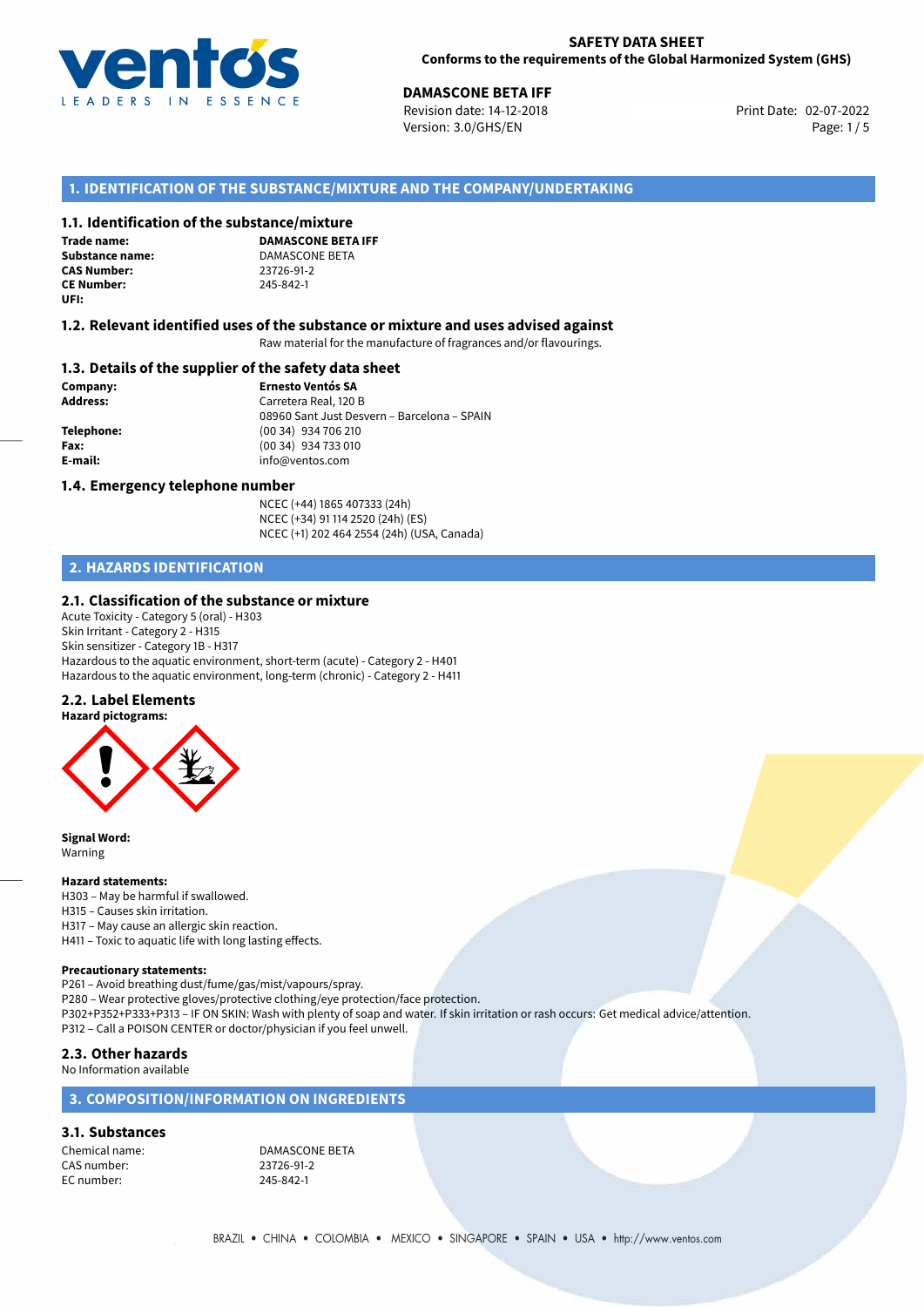

### **SAFETY DATA SHEET Conforms to the requirements of the Global Harmonized System (GHS)**

02-07-2022 **DAMASCONE BETA IFF** Revision date: 14-12-2018 Print Date: Version: 3.0/GHS/EN Page: 2 / 5

#### **Hazardous constituents:**

| <b>Chemical Name</b> | % (w/w)   | CAS No<br><b>EC No</b>  | <b>Classification according to GHS</b>                                                                                                                                                                                                                                                  |
|----------------------|-----------|-------------------------|-----------------------------------------------------------------------------------------------------------------------------------------------------------------------------------------------------------------------------------------------------------------------------------------|
| BETA-DAMASCONE       | $\geq$ 50 | 23726-91-2<br>245-842-1 | Acute Toxicity - Category 5 (oral) - H303<br>Skin Irritant - Category 2 - H315<br>Skin sensitizer - Category 1B - H317<br>Hazardous to the aquatic environment, short-term (acute) - Category 2 - H401<br>Hazardous to the aquatic environment, long-term (chronic) - Category 2 - H411 |

[See the full text of the hazard statements in section 16.](#page-4-0)

#### **3.2. Mixtures**

Not applicable.

## **4. FIRST-AID MEASURES**

### **4.1. Description of necessary first aid measures**

| Ingestion:    | Rinse mouth with water.                                                                                               |  |  |
|---------------|-----------------------------------------------------------------------------------------------------------------------|--|--|
|               | Obtain medical advice.                                                                                                |  |  |
|               | Keep at rest. Do not induce vomiting.                                                                                 |  |  |
| Eye contact:  | In case of contact with eyes, rinse immediately with plenty of water for at least 15 minutes and seek medical advice. |  |  |
| Inhalation:   | Remove person to fresh air and keep at rest.                                                                          |  |  |
|               | Seek immediate medical advice.                                                                                        |  |  |
| Skin contact: | Take off immediately all contaminated clothing.                                                                       |  |  |
|               | Thoroughly wash affected skin with soap and water.                                                                    |  |  |
|               | Seek medical attention if symptoms persist.                                                                           |  |  |

### **4.2. Most important symptoms and effects, both acute and delayed**

No information available.

## **4.3. Indication of any immediate medical attention and special treatment needed**

No information available.

## **5. FIRE-FIGHTING MEASURES**

### **5.1. Extinguishing Media**

Water spray, carbon dioxide, dry chemical powder or appropriate foam. For safety reasons do not use full water jet.

### **5.2. Special hazards arising from the substance or mixture**

Known or Anticipated Hazardous Products of Combustion: Emits toxic fumes under fire conditions.

### **5.3. Advice for firefighters**

High temperatures can lead to high pressures inside closed containers. Avoid inhalation of vapors that are created. Use appropriate respiratory protection. Do not allow spillage of fire to be poured into drains or watercourses. Wear self-contained breathing apparatus and protective clothing.

### **6. ACCIDENTAL RELEASE MEASURES**

### **6.1. Personal precautions, protective equipment and emergency procedures**

Evacuate surronding areas. Ensure adequate ventilation. Keep unnecessary and unprotected personnel from entering. Do not breathe vapor/spray. Avoid contact with skin and eyes. Information regarding personal protective measures: see section 8.

### **6.2. Environmental precautions**

To avoid possible contamination of the environment, do not discharge into any drains, surface waters or groundwaters.

### **6.3. Methods and materials for containment and cleaning up**

Cover with an inert, inorganic, non-combustible absorbent material (e.g. dry-lime, sand, soda ash). Place in covered containers using non-sparking tools and transport outdoors. Avoid open flames or sources of ignition (e.g. pilot lights on gas hot water heater). Ventilate area and wash spill site after material pickup is complete.

### **6.4. Reference to other sections**

Information regarding exposure controls, personal protection and disposal considerations can be found in sections 8 and 13.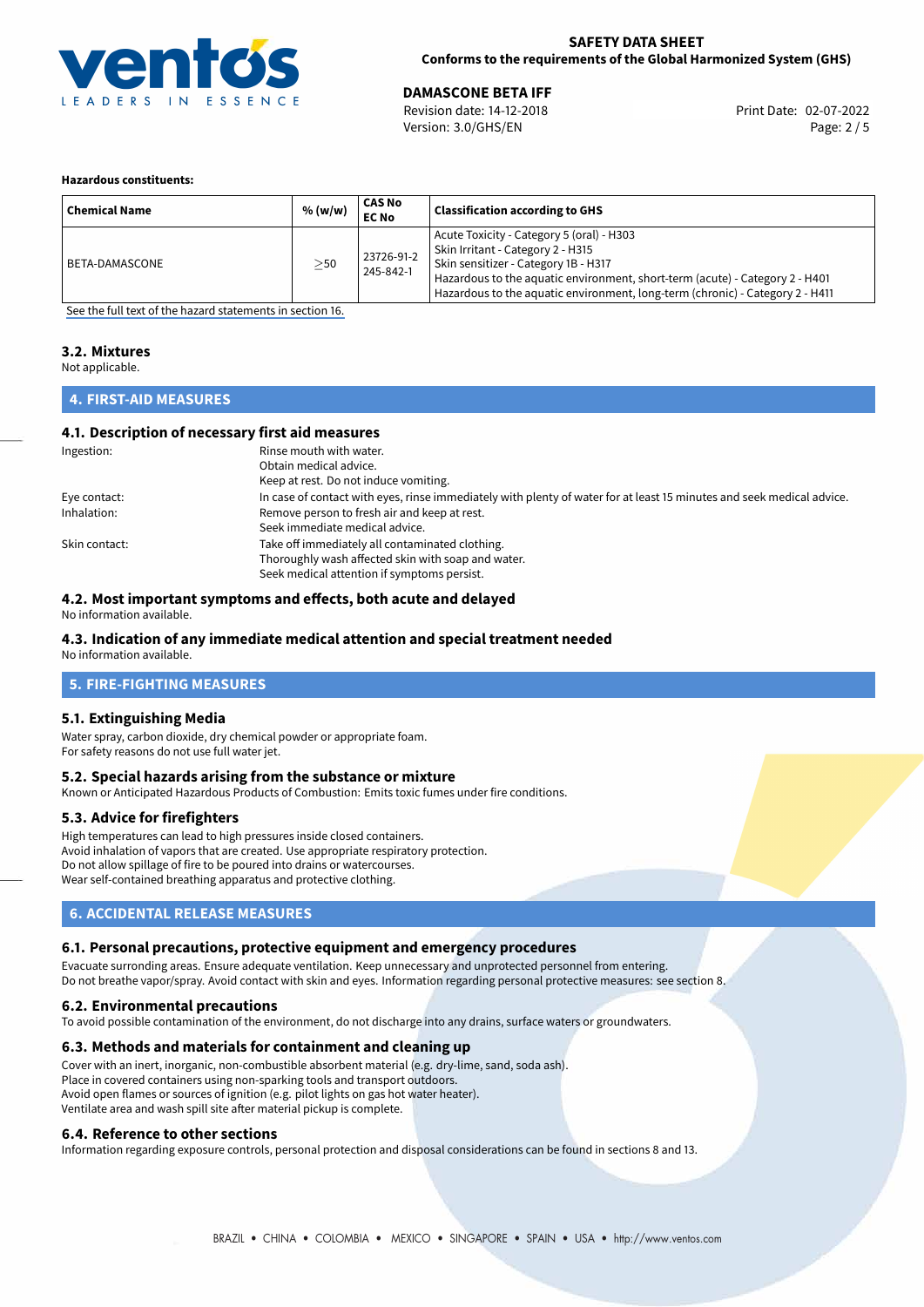

02-07-2022 **DAMASCONE BETA IFF** Revision date: 14-12-2018 Print Date: Version: 3.0/GHS/EN Page: 3 / 5

## **7. HANDLING AND STORAGE**

### **7.1. Precautions for safe handling**

Do not store or handle this material near food or drinking water. Do not smoke. Avoid contact with the eyes, skin and clothing. Wear protective clothing and use glasses. Observe the rules of safety and hygiene at work. Keep in the original container or an alternative made from a compatible material.

# **7.2. Conditions for safe storage, including any incompatibilities**

Store in tightly closed and preferably full containers in a cool, dry and ventilated area, protected from light. Keep away from sources of ignition (e.g. hot surfaces, sparks, flame and static discharges). Keep away from incompatible materials (see section 10).

#### **7.3. Specific end use(s)**

No information available.

**8. EXPOSURE CONTROLS AND PERSONAL PROTECTION**

# **8.1. Control parameters**

Components with occupational exposure limits: None known.

#### **8.2. Exposure controls**

Measures should be taken to prevent materials from being splashed into the body. Provide adequate ventilation, according to the conditions of use. Use a mechanical exhaust if required.

#### **8.3. Individual protection measures, such as personal protective equipment**

| Eye/Face protection:             | Chemical safety goggles are recommended. Wash contaminated goggles before reuse.                                                            |
|----------------------------------|---------------------------------------------------------------------------------------------------------------------------------------------|
| Hand Protection:                 | Chemical-resistant gloves are recommended. Wash contaminated gloves before reuse.                                                           |
| Body protection:                 | Personal protective equipment for the body should be selected based on the task being performed and the risks<br>involved.                  |
| Respiratory Protection:          | In case of insufficient ventilation, use suitable respiratory equipment.                                                                    |
| Environmental exposure controls: | Emissions from ventilation or process equipment should be checked to ensure they comply with environmental<br>protection legislation.       |
|                                  | In some cases, filters or engineering modifications to the process equipment will be necessary to reduce emissions to<br>acceptable levels. |
|                                  |                                                                                                                                             |

## **9. PHYSICAL AND CHEMICAL PROPERTIES**

### **9.1. Information on basic physical and chemical properties**

| Appearance:                            | Liquid                    |
|----------------------------------------|---------------------------|
| Colour:                                | Conforms to standard      |
| Odour:                                 | Conforms to standard      |
| Odour theshold:                        | Not determined            |
| pH:                                    | Not determined            |
| Melting point/freezing point:          | Not determined            |
| Boling point/boiling range (°C):       | Not determined            |
| Flash point:                           | $101^{\circ}$ C           |
| Evaporation rate:                      | Not determined            |
| Flammability:                          | Not determined            |
| Lower flammability/Explosive limit:    | Not determined            |
| Upper flammability/Explosive limit:    | Not determined            |
| Vapour pressure:                       | 0,015475 mm Hg at 23°C    |
| Vapour Density:                        | Not determined            |
| Density:                               | $0,934-0,94$ g/mL (20°C)  |
| Relative density:                      | $0,934 - 0,94$ (20°C)     |
| Water solubility:                      | <b>INSOLUBLE IN WATER</b> |
| Solubility in other solvents:          | <b>SOLUBLE IN ETHANOL</b> |
| Partition coefficient n-octanol/water: | Log p: 4,4                |
| Auto-ignition temperature:             | Not determined            |
| Decomposition temperature:             | Not determined            |
| Viscosity, dynamic:                    | Not determined            |
| Viscosity, kinematic:                  | Not determined            |
| Explosive properties:                  | Not determined            |
| Oxidising properties:                  | <b>NONE EXPECTED</b>      |
|                                        |                           |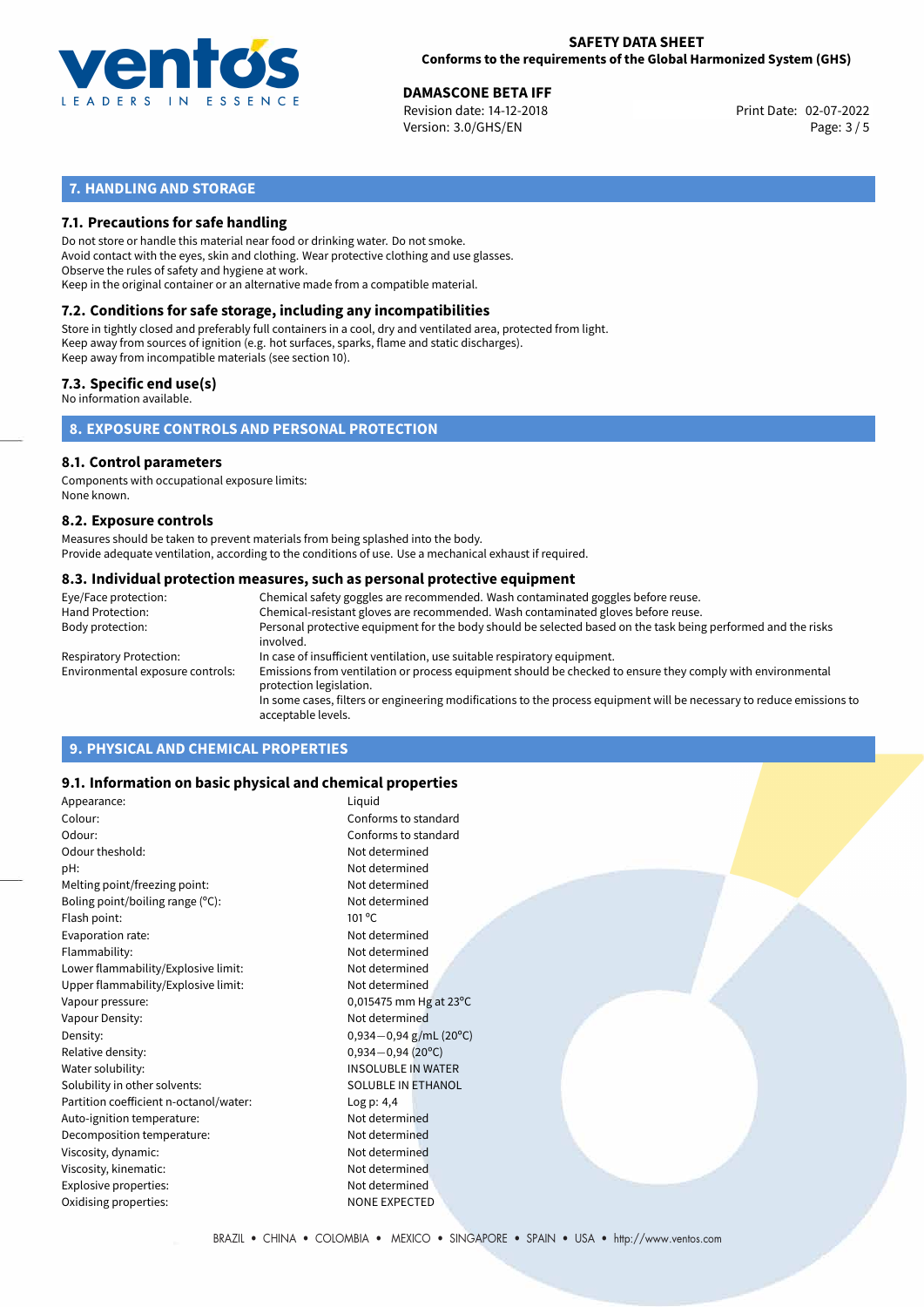

02-07-2022 **DAMASCONE BETA IFF** Revision date: 14-12-2018 Print Date: Version: 3.0/GHS/EN Page: 4 / 5

## **10. STABILITY AND REACTIVITY**

#### **10.1. Reactivity**

No hazardous reactions if stored and handled as prescribed/indicated.

#### **10.2. Chemical stability**

The product is stable if stored and handled as prescribed/indicated.

#### **10.3. Possibility of hazardous reactions**

No hazardous reactions if stored and handled as prescribed/indicated.

#### **10.4. Conditions to Avoid**

Conditions to Avoid: Excessive heat, flame or other ignition sources.

#### **10.5. Incompatible materials**

Avoid contact with strong acids and bases and oxidizing agents.

#### **10.6. Hazardous decomposition products**

During combustion may form carbon monoxide and unidentified organic compounds.

## **11. TOXICOLOGICAL INFORMATION**

| <b>Acute toxicity</b>             | May be harmful if swallowed.<br>Experimental/calculated data:<br>LD50(acute/oral): 2920 mg/kg. (Rat). |  |  |  |
|-----------------------------------|-------------------------------------------------------------------------------------------------------|--|--|--|
| <b>Skin corrosion/irritation</b>  | Causes skin irritation.                                                                               |  |  |  |
| Serious eye damage/irritation     | Based on the data available, the criteria for classification are not met.                             |  |  |  |
| Respiratory or skin sensitisation | May cause an allergic skin reaction.                                                                  |  |  |  |
| <b>Germ cell mutagenicity</b>     | Based on the data available, the criteria for classification are not met.                             |  |  |  |
| Carcinogenicity                   | Based on the data available, the criteria for classification are not met.                             |  |  |  |
| <b>Reproductive toxicity</b>      | Based on the data available, the criteria for classification are not met.                             |  |  |  |
| <b>STOT-single exposure</b>       | Based on the data available, the criteria for classification are not met.                             |  |  |  |
| <b>STOT-repeated exposure</b>     | Based on the data available, the criteria for classification are not met.                             |  |  |  |
| <b>Aspiration hazard</b>          | Based on the data available, the criteria for classification are not met.                             |  |  |  |

## **12. ECOLOGICAL INFORMATION**

#### **12.1. Toxicity**

**Assessment:** Toxic to aquatic life with long lasting effects. **Experimental/calculated data:** No information available.

**12.2. Degradability** Biodegradation : Not readily biodegradable.

# **12.3. Bioaccumulative potential**

log Kow : 3,905.

**12.4. Soil mobility** No information available.

## **12.5. Other adverse effects**

See also sections 6, 7, 13 and 15 Do not allow to get into waste water or waterways.

## **13. DISPOSAL CONSIDERATIONS**

#### **13.1. Waste treatment methods**

Dispose of in accordance with national and local environmental regulations.